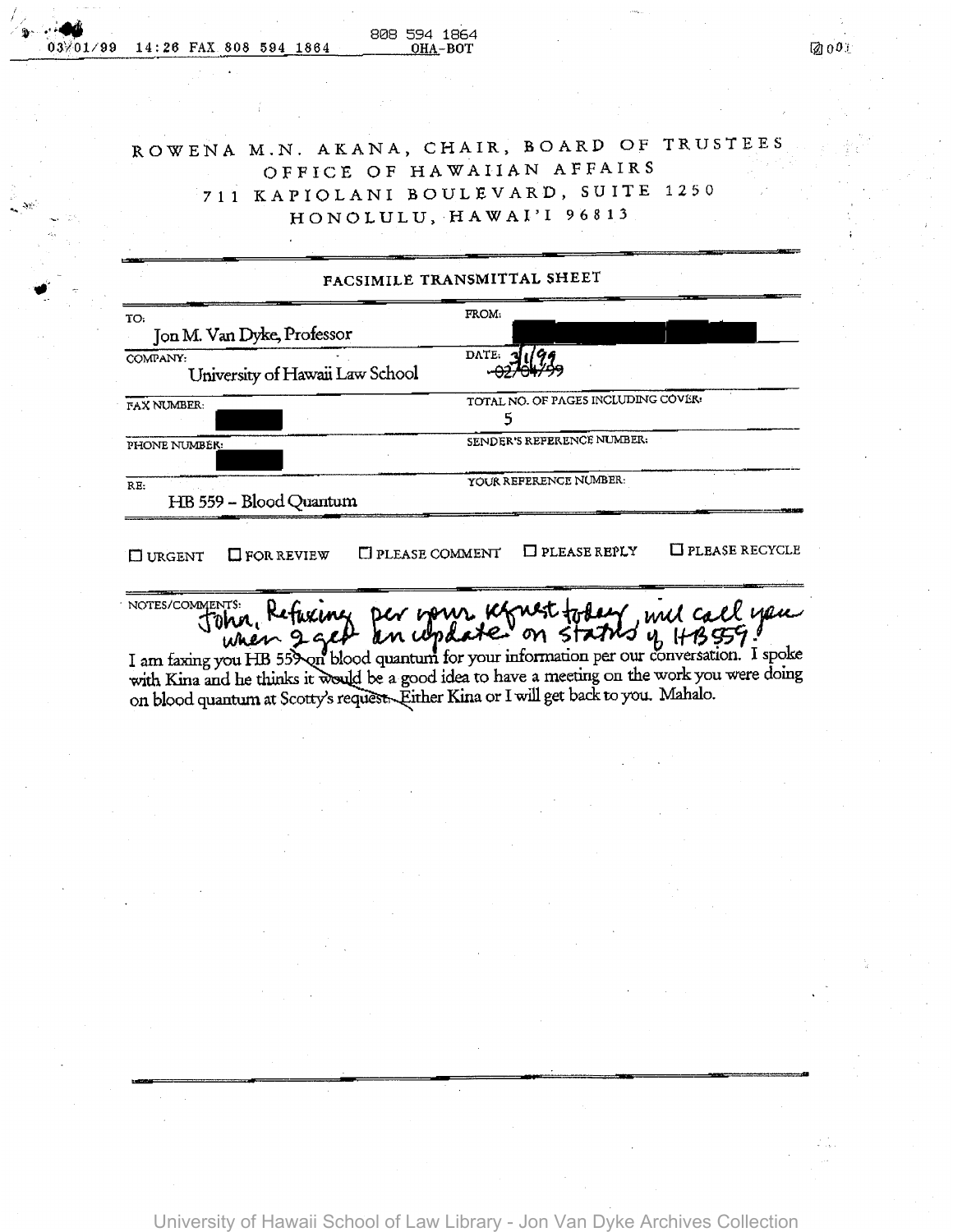03/01/99 14:26 FAX 808 594 1864

~.

 $EPR10R17$ 

*;;J,/lJ7 L N* !( *I flo* {./ *I' I:/V'/ 6#*  H.B. NO. *>S'4* 

HOUSE OF REPRESENTATIVES lWENTIETH LEGISLATURE, 1999 STATE OF HAWAII

<sup>A</sup>**BILL** FOR AN ACT p

808 594 1864<br><u>0HA-BOT</u> 141002

RELATING TO THE HAWAIIAN HOMES COMMISSION ACT, 1920, AS AMENDED.

## BE IT ENACTED BY THE LEGISLATURE OF THE STATE OF HAWAII:

1 SECTION 1. The Hawaiian Homes Commission Act, 1920, as 2 amended (HHCA), now dictates the status of a people indigenous to 3 Hawaii as being unqualified for the very benefits mandated for 4 them from the very inception of that act. The HHCA *is* in its 5 seventy-seventh year, and the struggle of Hawaiians ln proving 6 their blood quantum continues because of the absence of adequate 7 genealogical records, such as birth, marriage, and death 8 documents. It is time that all Hawaiians of not less than fifty 9 per cent blood quantum and less be recognized as native Hawaiians lOif they have an ancestor who, prior to 1921, had fifty per cent Ilblood quantum of the races inhabiting the Hawaiian Islands before 121778.

13 This Act, upon its approval by Congress, corrects the 14essence of division of the Hawaiian people into two races of ISpeople; native Hawaiian with not less than fifty per cent blood 16 quantum and non-native Hawaiian with less than fifty per cent 17 Hawaiian blood quantum.

18 SECTION 2. The Hawaiian Homes Commission Act, 1920, as 19 amended, is amended by adding a new section to be appropriately 20designated and to read as follows:

HB HMS 1171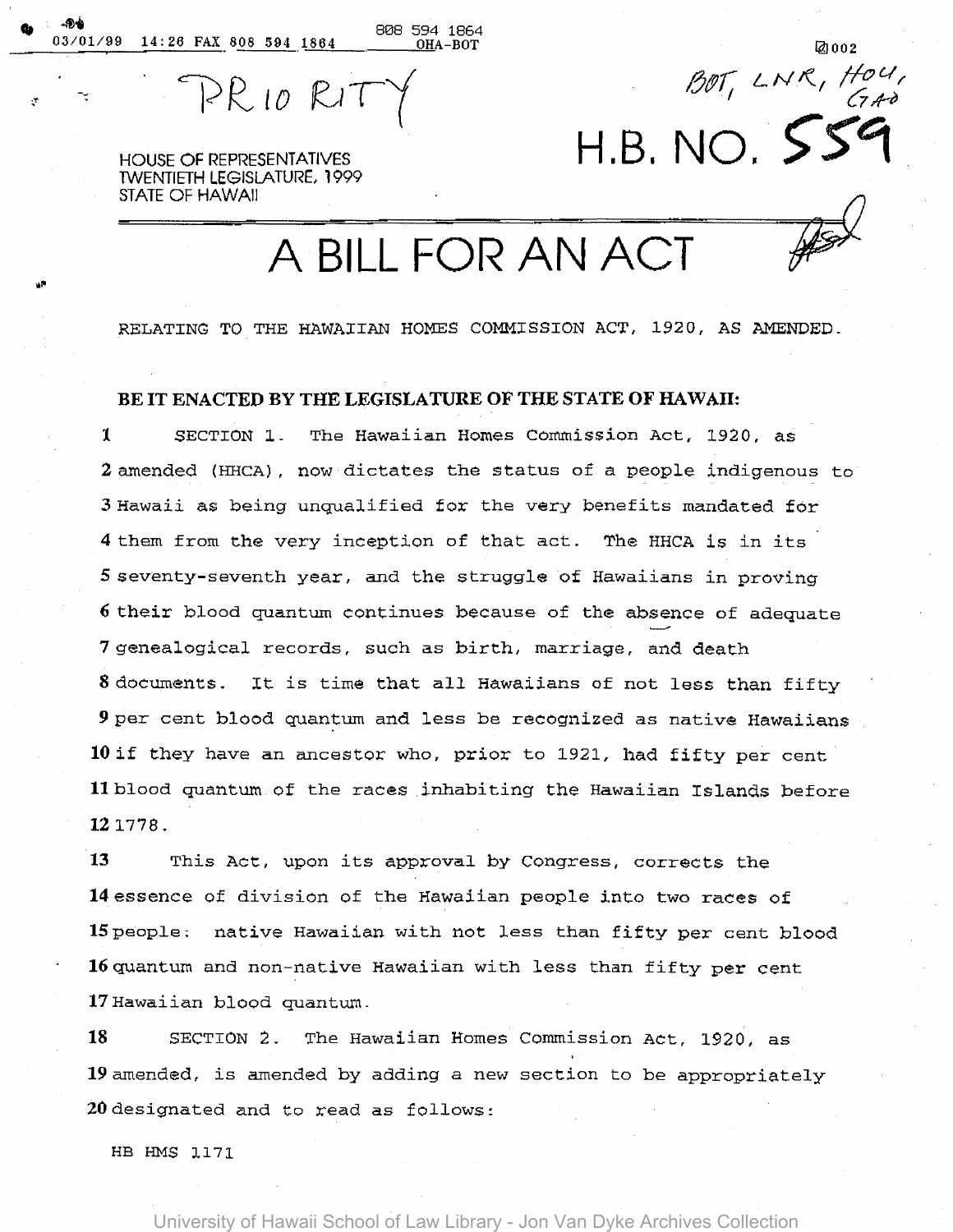Page 2

H.B. NO.  $559$ 

1 "S All applicants on the wait list for an award under 2 the Hawaiian Homes Commission Act, 1920, as amended, as of 3 December 31, 1999, shall have priority for an award over any 4 person submitting an application for an award on January 1, 2000, 5 or later. All applicants on the wait list as of December 31, 6 1999, shall continue to have priority for an award until 7 receiving at least one award or until the year 2021, whichever 8 comes first."

9 SECTION 3. Section 201, Hawaiian Homes Commission Act, 101920, as amended, is amended by amending the definition of **11** "native Hawaiian" to read;

12 **II** "Native Hawaiian" means any descendant of a person who, 13 prior to 1921, had not less than one-half part of the blood of 14the races inhabiting the Hawaiian Islands previous to 1778."

**15** SECTION 4. The proposed amendments of the Hawaiian Homes 16Commission Act, 1920, as amended, as set forth in this Act, shall 17be submitted to the Congress of the United States for approval 18upon the affirmative vote of the legislature.

19 SECTION 5. The amendments made by this Act to the Hawaiian 20Homes Commission Act, 1920, as amended, are declared tO,be 21 severable and, if any section, sentence, clause, or phrase, or 22 the application thereof to any person or circumstance is held 23ineffective because there is a requirement of having the consent

HB HMS 117l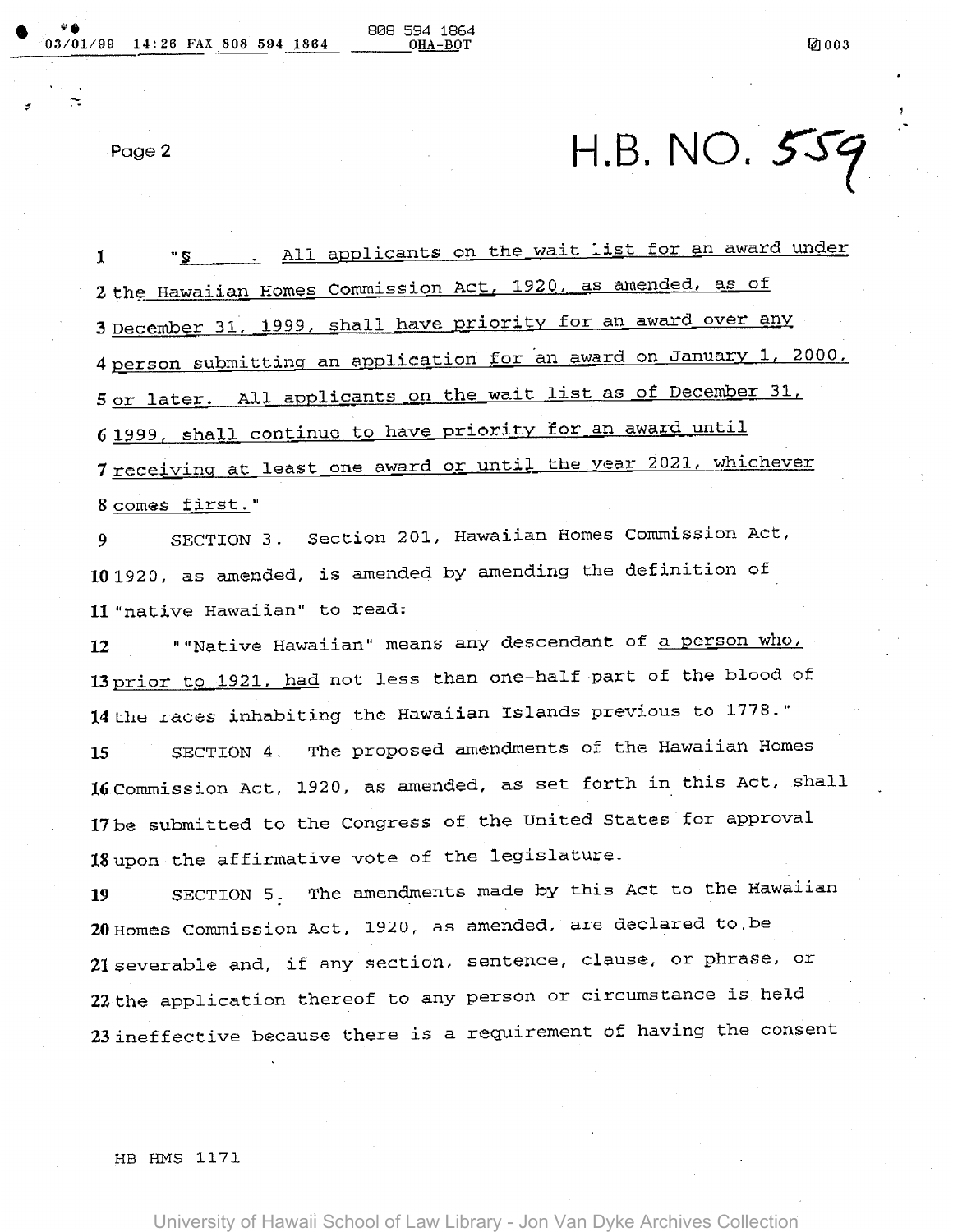7

8

Page 3 H.B. NO. 559

lof the United States to take effect, then that portion shall take 2 effect only upon the granting of consent by the United States, 3 and the effectiveness of the remainder of these amendments of the <sup>4</sup>application thereof shall not be affected.

5 SECTION 6. New statutory material is underscored.

6 SECTION 7. This Act shall take effect on December 3l, 1999.

INTRODUCED BY

mMMw

6 Cubel

~AN 2 2 i9991

HE EMS ll71